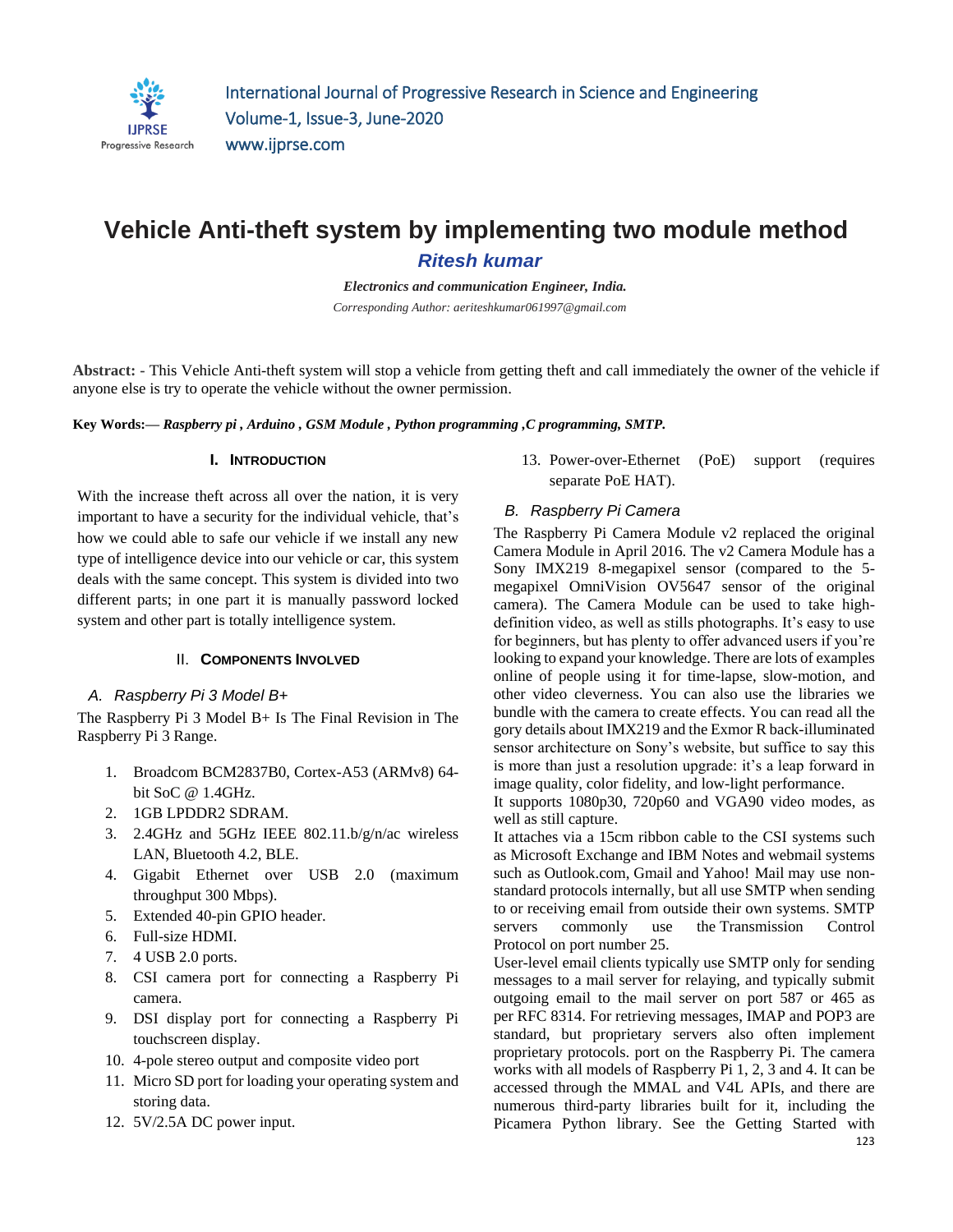

Picamera resource to learn how to use it. The camera module is very popular in home security applications, and in wildlife camera traps.

# *C. Servomotors*

A *servomotor* is a [rotary actuator](https://en.m.wikipedia.org/wiki/Rotary_actuator) or [linear actuator](https://en.m.wikipedia.org/wiki/Linear_actuator) that allows for precise control of angular or linear position, velocity and acceleration[.\[1\]](https://en.m.wikipedia.org/wiki/Servomotor#cite_note-1) It consists of a suitable motor coupled to a sensor for position feedback. It also requires a relatively sophisticated controller, often a dedicated module designed specifically for use with servomotors

# *D. Arduino Uno*

The ArduinoUno isan [open-source](https://en.m.wikipedia.org/wiki/Open-source) [microcontroller](https://en.m.wikipedia.org/wiki/Microcontroller_board) 

[board](https://en.m.wikipedia.org/wiki/Microcontroller_board) based on the [Microchip](https://en.m.wikipedia.org/wiki/Microchip_Technology) [ATmega328P](https://en.m.wikipedia.org/wiki/ATmega328P) microcontroller and developed by [Arduino.cc.](https://en.m.wikipedia.org/wiki/Arduino)[\[2\]\[3\]](https://en.m.wikipedia.org/wiki/Arduino_Uno#cite_note-2) The board is equipped with sets of digital and analog [input/output](https://en.m.wikipedia.org/wiki/Input/output) (I/O) pins that may be interfaced to various [expansion boards](https://en.m.wikipedia.org/wiki/Expansion_board) (shields) and other circuits[.\[1\]](https://en.m.wikipedia.org/wiki/Arduino_Uno#cite_note-Makerspace-1) The board has 14 digital I/O pins (six capable of [PWM](https://en.m.wikipedia.org/wiki/Pulse-width_modulation) output), 6 analog I/O pins, and is programmable with the [Arduino IDE](https://en.m.wikipedia.org/wiki/Arduino#Software) (Integrated Development Environment), via a type B [USB cable](https://en.m.wikipedia.org/wiki/USB_cable)[.\[4\]](https://en.m.wikipedia.org/wiki/Arduino_Uno#cite_note-priceton-4) It can be powered by the USB cable or by an external [9-volt](https://en.m.wikipedia.org/wiki/9-volt_battery)  [battery,](https://en.m.wikipedia.org/wiki/9-volt_battery) though it accepts voltages between 7 and 20 volts. It is similar to the [Arduino Nano](https://en.m.wikipedia.org/wiki/Arduino_Nano) and Leonardo[.\[5\]\[6\]](https://en.m.wikipedia.org/wiki/Arduino_Uno#cite_note-5) The hardware reference design is distributed under a [Creative](https://en.m.wikipedia.org/wiki/Creative_Commons)  [Commons](https://en.m.wikipedia.org/wiki/Creative_Commons) Attribution Share-Alike 2.5 license and is available on the Arduino website. Layout and production files for some versions of the hardware are also available.

# *E. GSM module Sim 900A*

The SIM900A is a readily available GSM/GPRS module, used in many mobile phones and PDA. The module can also be used for developing IOT (Internet of Things) and Embedded Applications. SIM900A is a dual-band GSM/GPRS engine that works on frequencies EGSM 900MHz and DCS 1800MHz. SIM900A features GPRS multi-slot class 10/ class 8 (optional) and supports the GPRS coding schemes CS-1, CS-2, CS-3 and CS-4.

#### III. **SOFTWARE INVOLVED**

The Arduino Integrated Development Environment (IDE) is a cross-platform application (for Windows, macOS, Linux) that is written in functions from  $C$  and  $C_{++}$  It is used to write and upload programs to Arduino compatible boards, but also, with the help of 3rd party cores, other vendor development boards. The source code for the IDE is released under the GNU General Public License, version 2 The Arduino IDE supports the languages  $C$  and  $C++$  using special rules of code structuring. The Arduino IDE supplies a software library from the Wiring project, which provides many common input and output procedures. User-written code only requires two basic functions, for starting the sketch and the main program loop, that are compiled and linked with a program stub main () into an executable cyclic executive program with the GNU toolchain, also included with the IDE distribution. The Arduino IDE employs the program avrdude to convert the executable code into a text file in hexadecimal encoding that is loaded into the Arduino board by a loader program in the board's firmware. By default, avrdude is used as the uploading tool to flash the user code onto official Arduino boards.

# *A. C programming*

C (/siː/, as in the letter c) is a general-purpose, procedural computer programming language supporting structured programming, lexical variable scope, and recursion, with a static type system. By design, C provides constructs that map efficiently to typical machine instructions. It has found lasting use in applications previously coded in assembly language. Such applications include operating systems and various application software for computers architectures that range from supercomputers to PLCs and embedded systems.

# *B. Embedded c*

Embedded C is a set of language extensions for the [C](https://en.m.wikipedia.org/wiki/C_(programming_language))  [programming language](https://en.m.wikipedia.org/wiki/C_(programming_language)) by the [C Standards Committee](https://en.m.wikipedia.org/wiki/ISO/IEC_JTC_1/SC_22) to address commonality issues that exist between C extensions for different [embedded systems.](https://en.m.wikipedia.org/wiki/Embedded_system)

Embedded C programming typically requires nonstandard extensions to the C language in order to support enhanced [microprocessor](https://en.m.wikipedia.org/wiki/Microprocessor) features such as [fixed-point](https://en.m.wikipedia.org/wiki/Fixed-point_arithmetic)  [arithmetic,](https://en.m.wikipedia.org/wiki/Fixed-point_arithmetic) multiple distinct [memory banks,](https://en.m.wikipedia.org/wiki/Memory_bank) and basic [I/O](https://en.m.wikipedia.org/wiki/I/O) operations. In 2008, the C Standards Committee extended the C language to address such capabilities by providing a common standard for all implementations to adhere to. It includes a number of features not available in normal C, such as fixed-point arithmetic, named address spaces and basic I/O hardware addressing. Embedded C uses most of the syntax and semantics of standard C, e.g., main () function, variable definition, datatype declaration, conditional statements (if, switch case), loops (while, for), functions, arrays and strings, structures and union, bit operations, macros, etc.

# *C. Noobs operating system*

NOOBS is an easy operating system installer which contains [Raspberry Pi OS](https://www.raspberrypi.org/downloads/raspbian/) and [LibreELEC.](https://libreelec.tv/) It also provides a selection of alternative operating systems which are then downloaded from the internet and installed.

NOOBS Lite contains the same operating system installer without Raspberry Pi OS pre-loaded. It provides the same operating system selection menu allowing Raspberry Pi OS